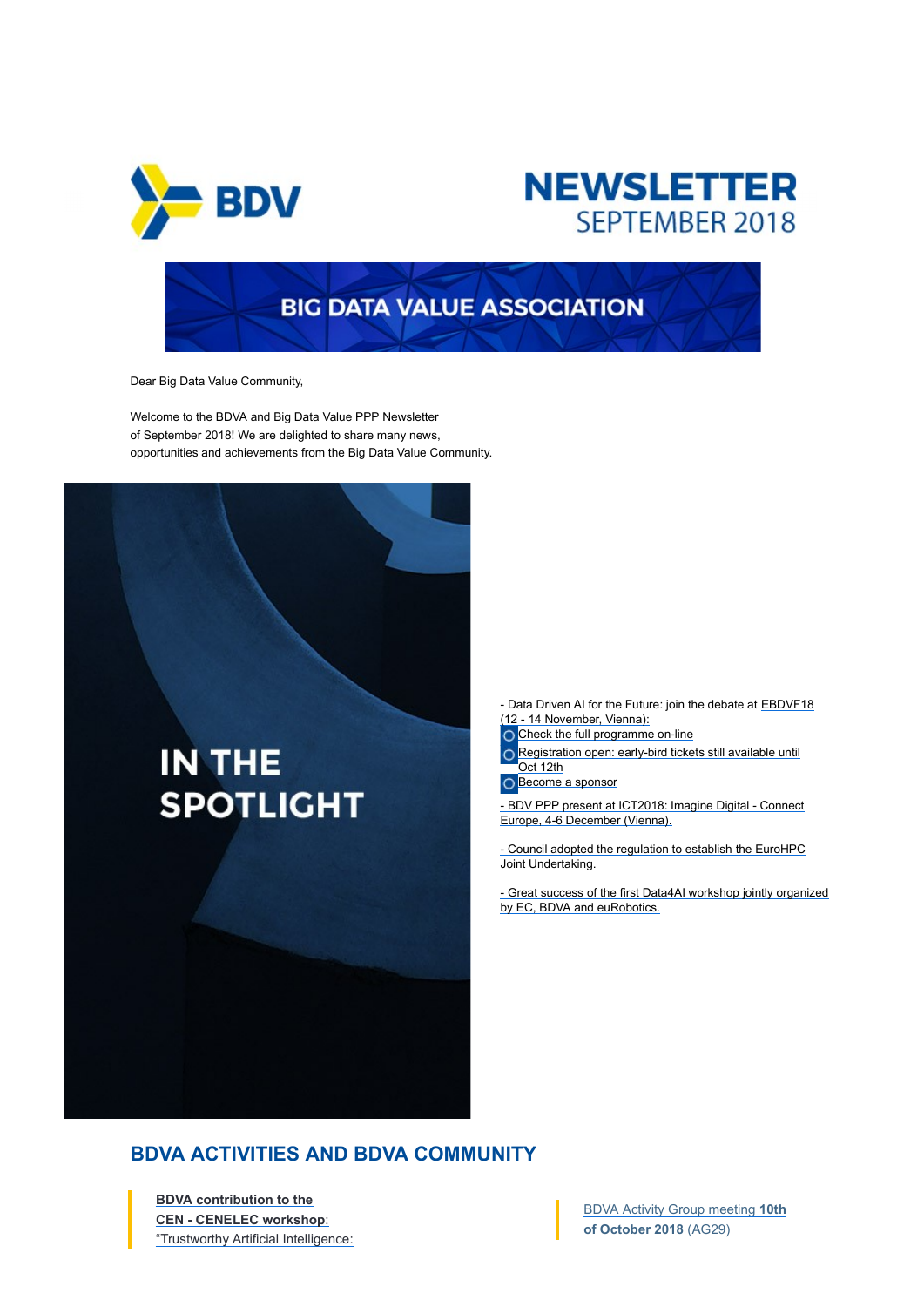building a framework with standardization"

**IoT Open Data Access to advance** mobility in European cities workshop

Unlocking Big Data Value in Process Industries

### **OPPORTUNITIES**

RDA Europe project call for experts

BDVA Activity Group meeting 12th of September 2018 (AG28)

### DatSci Awards 2018



BDVe project... ...towards the second review! ...webinars series

SPECIAL project public challenge

DataBio starts trials of 26 bioeconomy pilots

DataPitch: video recording of webinars (July - Sept 2018) available online

EDI project: EXPLORE phase with selected startups

BigDataGrapes: Big Data to enable global disruption of the grapevine - powered industries

DataBench project... ...presented at KDD 2018 Conference

...paper "Big Data Key **Performance** Indicators" accepted at itAIS Conference

**BigDataOcean and AEGIS have** participated in the workshop: " Transforming Decision and Policy Making through Big Data"

E2Data project co-organizes the 1st international workshop on Next Generation Cloud for Extreme Data Analytics

CLASS project: Big Data analytics software solutions for Smart Cities

### BECOME A BDVA MEMBER!

# **GET INVOLVED! ▶**